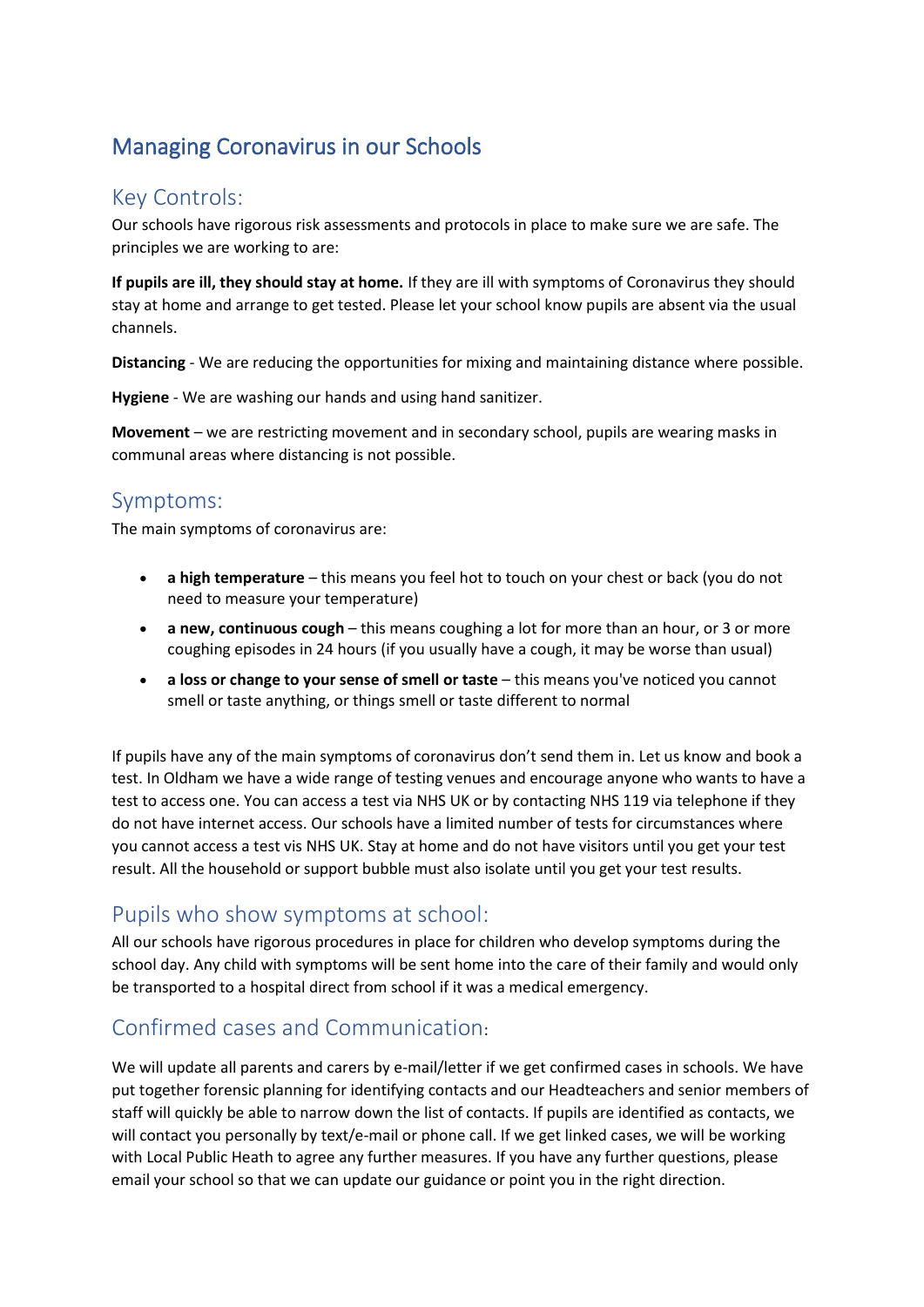## Positive cases and contact tracing – who is a contact?

Our Headteachers will be leading school-based-contact tracing. They will refer to class lists, seating plans, timetables, school bus seating plans and obtain the details of who pupils have been spending time with at break or in clubs. The Local Public Health teams will trace "community" contacts, i.e. family and friends. We will look back on contacts for the past 48 hours since the positive case developed symptoms or received a positive test.

A direct contact in school is someone who has been face to face for over 1 minute and within 1 metre or within 2 metres for 15 minutes with a positive confirmed case.



Our headteachers (or the senior staff they nominate to lead the contact tracing) will liaise with the Local Public Health teams to agree contacts and to let you know as soon as possible.

### Do contacts need to isolate?

Yes, pupils who are identified as contacts will need to isolate for 14 days. Siblings and other family members **do not need to isolate** with them but please keep an eye out for symptoms and get your child a test. We will do our best to support learning at home.